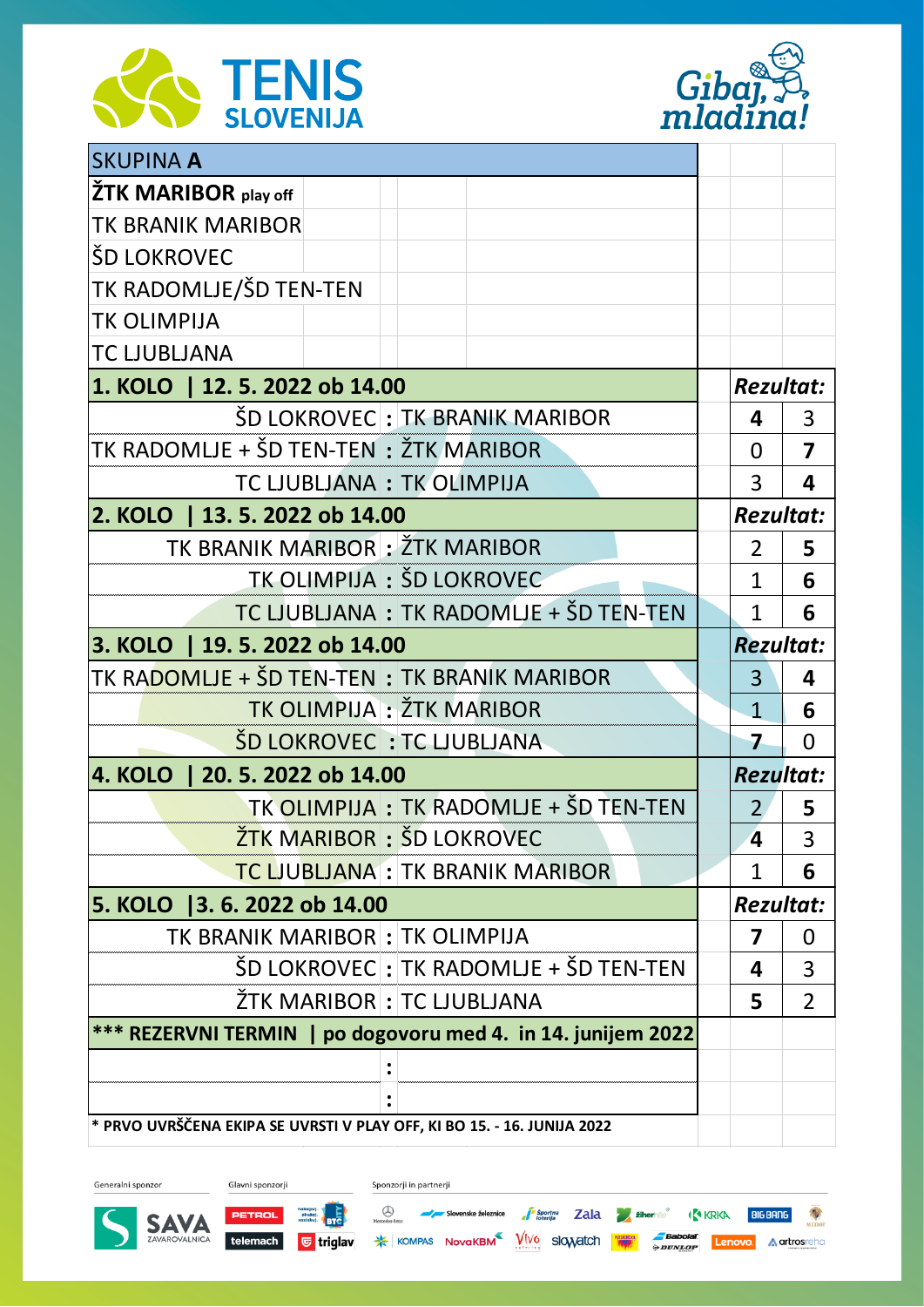



| <b>SKUPINA B</b>                                                              |  |                        |                                      |                  |                |   |
|-------------------------------------------------------------------------------|--|------------------------|--------------------------------------|------------------|----------------|---|
| TD SLOVAN play off                                                            |  |                        |                                      |                  |                |   |
| TK SPIN MEDVODE play off                                                      |  |                        |                                      |                  |                |   |
| TK LUKA KOPER                                                                 |  |                        |                                      |                  |                |   |
| <b>TA BRESKVAR</b>                                                            |  |                        |                                      |                  |                |   |
| ŠD LTA                                                                        |  |                        |                                      |                  |                |   |
| TK NOVA GORICA                                                                |  |                        |                                      |                  |                |   |
| 1. KOLO   12. 5. 2022 ob 14.00                                                |  |                        |                                      | <b>Rezultat:</b> |                |   |
|                                                                               |  |                        | TA BRESKVAR : TK LUKA KOPER          |                  | 2              | 5 |
| TK NOVA GORICA : TD SLOVAN                                                    |  |                        |                                      |                  | 1              | 6 |
|                                                                               |  |                        | ŠD LTA : TK SPIN MEDVODE             |                  | 0              | 7 |
| 2. KOLO   13. 5. 2022 ob 14.00                                                |  |                        |                                      | <b>Rezultat:</b> |                |   |
|                                                                               |  |                        | TK LUKA KOPER : TK SPIN MEDVODE      |                  | 1              | 6 |
|                                                                               |  |                        | TA BRESKVAR: TK NOVA GORICA          |                  | 6              | 1 |
| TD SLOVAN: ŠD LTA                                                             |  |                        | 7                                    | 0                |                |   |
| 3. KOLO   19. 5. 2022 ob 14.00                                                |  |                        |                                      | <b>Rezultat:</b> |                |   |
|                                                                               |  | TD SLOVAN: TA BRESKVAR |                                      |                  | 5              | 2 |
|                                                                               |  |                        | SD LTA : TK LUKA KOPER               |                  | $\mathbf{1}$   | 6 |
| TK SPIN MEDVODE: TK NOVA GORICA                                               |  |                        |                                      |                  | 7              | 0 |
| 4. KOLO   20. 5. 2022 ob 14.00                                                |  |                        |                                      | <b>Rezultat:</b> |                |   |
| <b>TK NOVA GORICA : ŠD LTA</b>                                                |  |                        |                                      |                  | 5              | 2 |
|                                                                               |  |                        | <b>TA BRESKVAR : TK SPIN MEDVODE</b> |                  | $\overline{0}$ | 7 |
| <b>TK LUKA KOPER: TD SLOVAN</b>                                               |  |                        |                                      |                  | 2              | 5 |
| 5. KOLO 3. 6. 2022 ob 14.00                                                   |  |                        |                                      | <b>Rezultat:</b> |                |   |
| TK SPIN MEDVODE: TD SLOVAN                                                    |  |                        |                                      |                  | 4              | 3 |
| TK NOVA GORICA : TK LUKA KOPER                                                |  |                        |                                      |                  | 0              | 7 |
|                                                                               |  | SD LTA : TA BRESKVAR   |                                      |                  | $\overline{2}$ | 5 |
| *** REZERVNI TERMIN   po dogovoru med 4. in 14. junijem 2022                  |  |                        |                                      |                  |                |   |
|                                                                               |  |                        |                                      |                  |                |   |
|                                                                               |  |                        |                                      |                  |                |   |
| * PRVI DVE UVRŠČENI EKIPI SE UVRSTITA V PLAY OFF, KI BO 15. - 16. JUNIJA 2022 |  |                        |                                      |                  |                |   |

Glavni sponzorji Generalni sponzor Sponzorji in partnerji Nerodes Baz Slovenske železnice **a<sup>n s</sup>torrija Zala za žiher**i So<sup>o</sup> (<sup>R</sup>A KRKA BIGBANG ) PETROL **ARRY DISPUTERED SAVA** telemach **U triglav \*** KOMPAS NovaKBM VIVO SlOWatch **KW Spunger Lenovo A artrosreho**